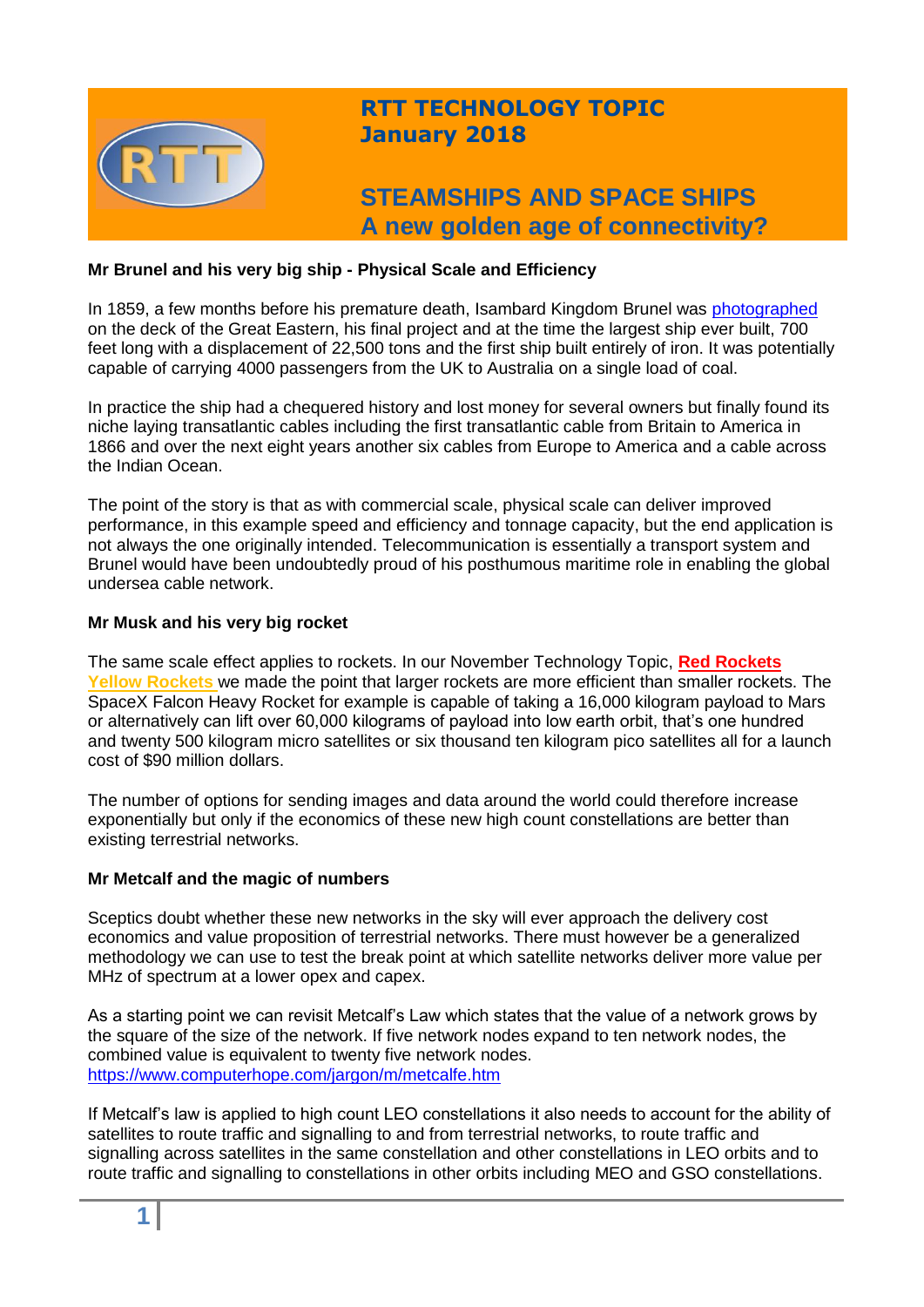Adding network nodes could therefore potentially create a cube root rather than square root increase in isotropic routing opportunities, a uniform gain in all orientations.

As a reminder, performance gain is realized from high count constellations because they can be nearly always nearly overhead with a close to 90 degree elevation producing the shortest possible path length , the best possible link budget and minimum interference with other space and terrestrial systems including space and terrestrial systems deployed into the same spectrum.

A new generation of FLAT VSAT antennas (see December Technology Topic **[FLAT VSATS\)](http://www.rttonline.com/tt/TT2017_012.pdf)** potentially maximize in band and out of band performance. This makes co sharing with other satellite constellations and 5G sub 6 GHz spectrum plausible and possible.

## **Mr Moore and his law of processing scale and efficiency**

However we also need to consider the impact of Moore's Law on satellite delivery economics and terrestrial network delivery economics. Moore's Law, as we probably all know, states that the number of transistors per square inch doubles every 18 months. [Moore's Law](https://www.investopedia.com/terms/m/mooreslaw.asp#ixzz52rpeZojC) <https://www.investopedia.com/terms/m/mooreslaw.asp#ixzz52rpeZojC>

Moore's Law therefore applies equally to satellite networks and terrestrial networks apart from the fact that Moore's Law does not apply to terrestrial wayleave agreements or trench digging or metal and concrete structures. Terrestrial network densification therefore has irreducible capex and opex cost multipliers which are increasing over time. Space network densification has capex and opex costs which are reducing over time.

The rate at which this cost reduction occurs and the possible economic cross over points are however dependent on satellite networks working together more efficiently and coupling more efficiently with terrestrial networks.

#### **Inter satellite switching and inter constellation switching as a way of improving coupling efficiency**

One way of improving coupling efficiency is to use intersatellite and inter constellation switching.

Existing constellations such as Iridium have used inter satellite switching successfully for over twenty years. Some of the new constellations inter satellite switch (Space X and LEOSAT for example) but none of the proposals so far support inter constellation routing and switching.

This is surprising given that the technique is widely used in military systems. The International Space Station and the Hubble telescope also talk up to a GSO and back to GSO earth station gateways.

There is of course a latency cost but it seems contrarian to deliver a low cost high satellite count network into space and then load it with expensive terrestrial assets. The alternative would be to deliver traffic from and to space from cellular base stations which would also have the benefit of transforming 4G and 5G backhaul economics. Intersatellite switching also potentially allows satellites to manage their own station keeping which further reduces terrestrial cost.

## **Summary - Steam Ships and Space Ships – a new golden age of connectivity?**

Brunel was a brave and brilliant man working in a golden age of innovation and infrastructure investment. He built boats and bridges and tunnels and viaducts on a scale never previously attempted. Many of the projects were regarded as financial failures and only delivered economic gain years after their completion. Many of us still commute by train on bridges and viaducts built by Brunel - 160 years of engineering added value.